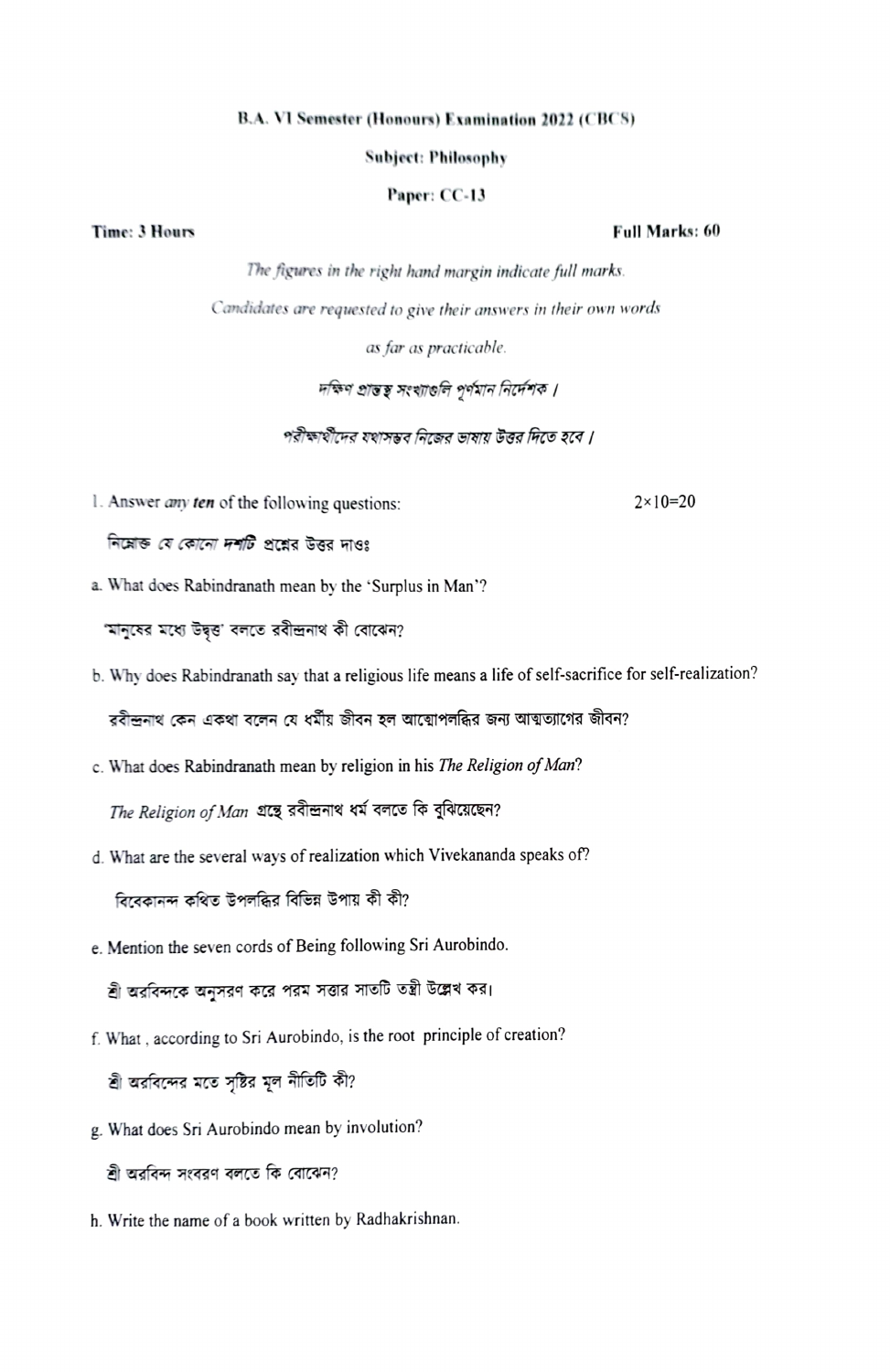রাধাকৃষ্ণাণের লেখা একটি বই- এর নাম লেখ।

i. Why does Radhakrishnan say that religion is the affirmation of the ultimacy of religious experience?

রাধাকৃষ্ণাণ কেন বলেন যে ধর্ম হল ধর্মীয় অভিজ্ঞতার চরমতাকে অঙ্গীকার?

- j. What, according to Radhakrishnan, are the three possible sources of knowledge? রাধাকৃষ্ণাণের মতে জ্ঞানের তিনটি সম্ভাব্য উৎস কী কী?
- k. What does lqbal mean by freedom as a prominent character of the self?

আত্মার গুরুত্বপূর্ণ বৈশিষ্ট্য রূপে স্বাধীনতা বলতে ইকবাল কি বোঝেন?

I. How are space and time conceived by Iqbal?

দেশ ও কালকে ইকবাল কীভাবে ধারণা করেছেন?

m. What is karmayoga?

কৰ্মযোগ কী?

n. What is integral yoga?

পূর্ণযোগ কী?

O. Who, according to Vivekananda, is the highest ideal of karmayoga?

বিবেকানন্দের মতে কর্মযোগের সর্বোচ্চ কে?

2. Answer *any four* of the following questions:  $5x4=20$ 

নিম্নোক্ত *যে -কোনো চারটি* প্রশ্নের উত্তর দাওঃ

- a. Why does Rabindranath say that institutional religion is dogmatic and false? রবীন্দ্রনাথ কেন বলেন যে প্রাতিষ্ঠানিক ধর্ম অন্ধ বিশ্বাস প্রসৃত এবং মিথ্যা?
- b. Distinguish between Satyagraha and passive resistance following Gandhi.

গান্ধীর অনুসরণে সত্যাগ্রহ ও নিষ্ক্রিয় প্রতিরোধের মধ্যে পার্থক্য নির্ণয় কর।

c. State and explain the three aspects of the finite nature of man following Rabindranath.

রবীন্দ্রনাথকে অনুসরণ করে মানুষের সসীম স্বরূপের তিনটি দিক উল্লেখ ও ব্যাখ্যা কর।

d. What,according to Sri Aurobindo, are the two processes of creation'? How does he distinguish between those processes?